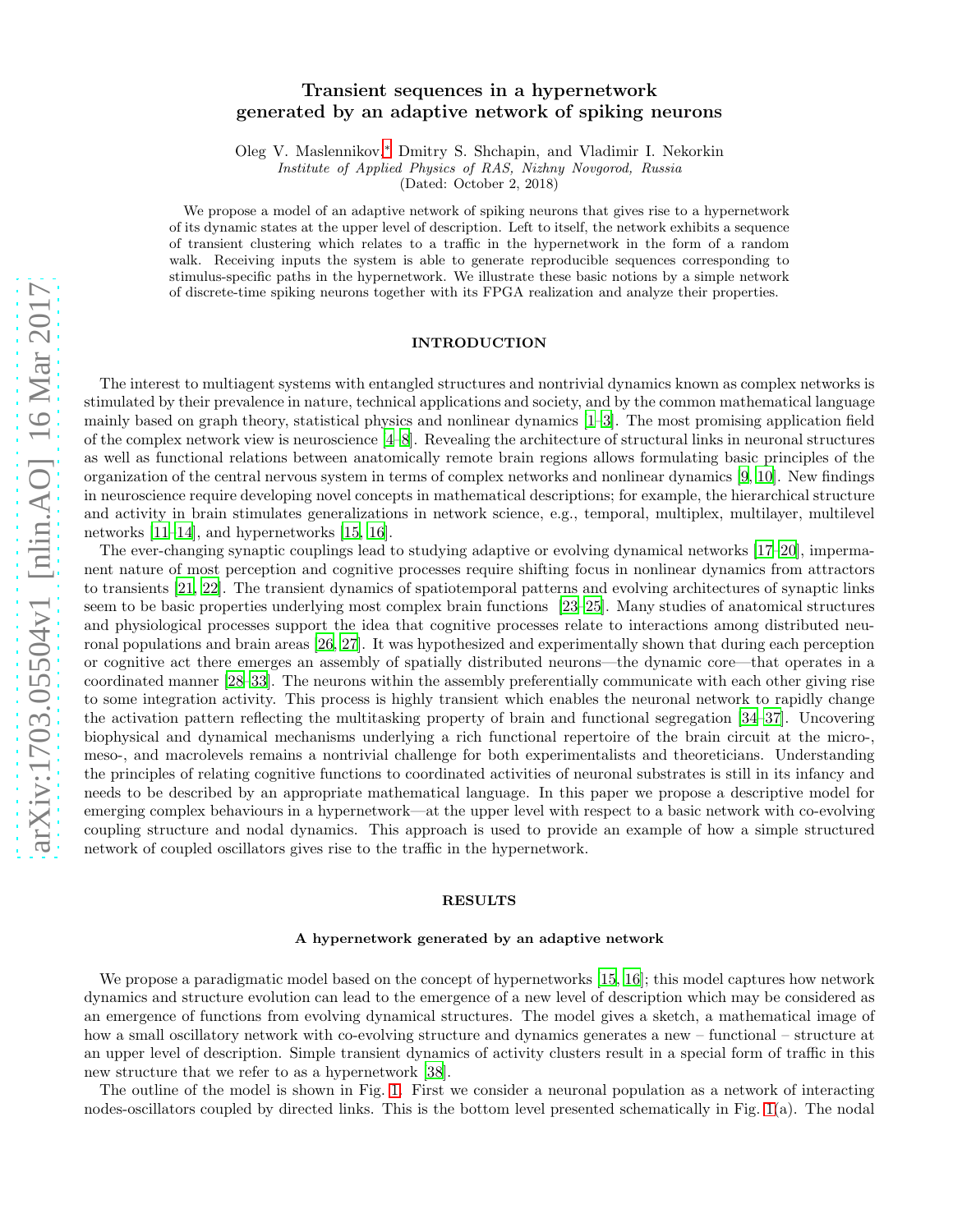dynamics as well as the activity of links are governed by some deterministic evolutionary operators (for details, see Materials and Methods). Depending on nodal dynamics the links become active or inactive thus forming different structural patterns in the network. Physiologically this can mean that some synaptic links become strong while others tend to be weak. A structural pattern results in a specific spatiotemporal activity in the form of synchronous or asynchronous clusters. Depending on the internal state as well as external conditions the network can adapt to different stimuli and reconfigure the structure of strong and weak couplings thus changing the spatiotemporal pattern. Different perception stimuli or cognitive tasks give rise to the activation of different distributed neuronal groups or to a different order of sequential activation of various brain areas. We relate this distributed neuronal group specified by the common task to a corresponding hypersimplex. Hypersimplices are ordered, or structured, sets of nodes with an explicit relation; in other words, they exist at a higher level of representation than network's nodes (see Fig. [1\(](#page-1-0)b)). In our model hypersimplices are specified by the coupling topology that leads to a certain cluster activity. By a cluster activity we mean the form of collective behaviour exhibited by oscillators. For example, in Fig. [1\(](#page-1-0)b) nodes with a same colour denote one cluster, i.e., they tend to fire synchronously while other nodes are silent. Different colours relate to different clusters, i.e., these groups of oscillators do not fire simultaneously. The cluster activity which is a functional attribute of the network is directly specified by the current hypersimplex which is a structural attribute of the network. In process of time the network in Fig. [1\(](#page-1-0)a) can exhibit different configurations corresponding to particular hypersimplices in Fig. [1\(](#page-1-0)b), i.e., at each moment only one hypersimplex can be found in the network. All possible hypersimplices realized in the network form a simplicial family.



<span id="page-1-0"></span>Figure 1: The network at the bottom level (a) generates a family of relational simplices (b) that appear sequentially due to the co-evolution of structure and dynamics. The set of hypersimplices, or simplicial family, are connected to each other by directed links thus constituting a hypernetwork (c). Different paths in the hypernetwork (d) occur according to different stimuli (the vertical arrow) coming to the bottom level (a).

A structured set of hypercimplices determines a hypernetwork (Fig. [1\(](#page-1-0)c)) where the connections between hyper-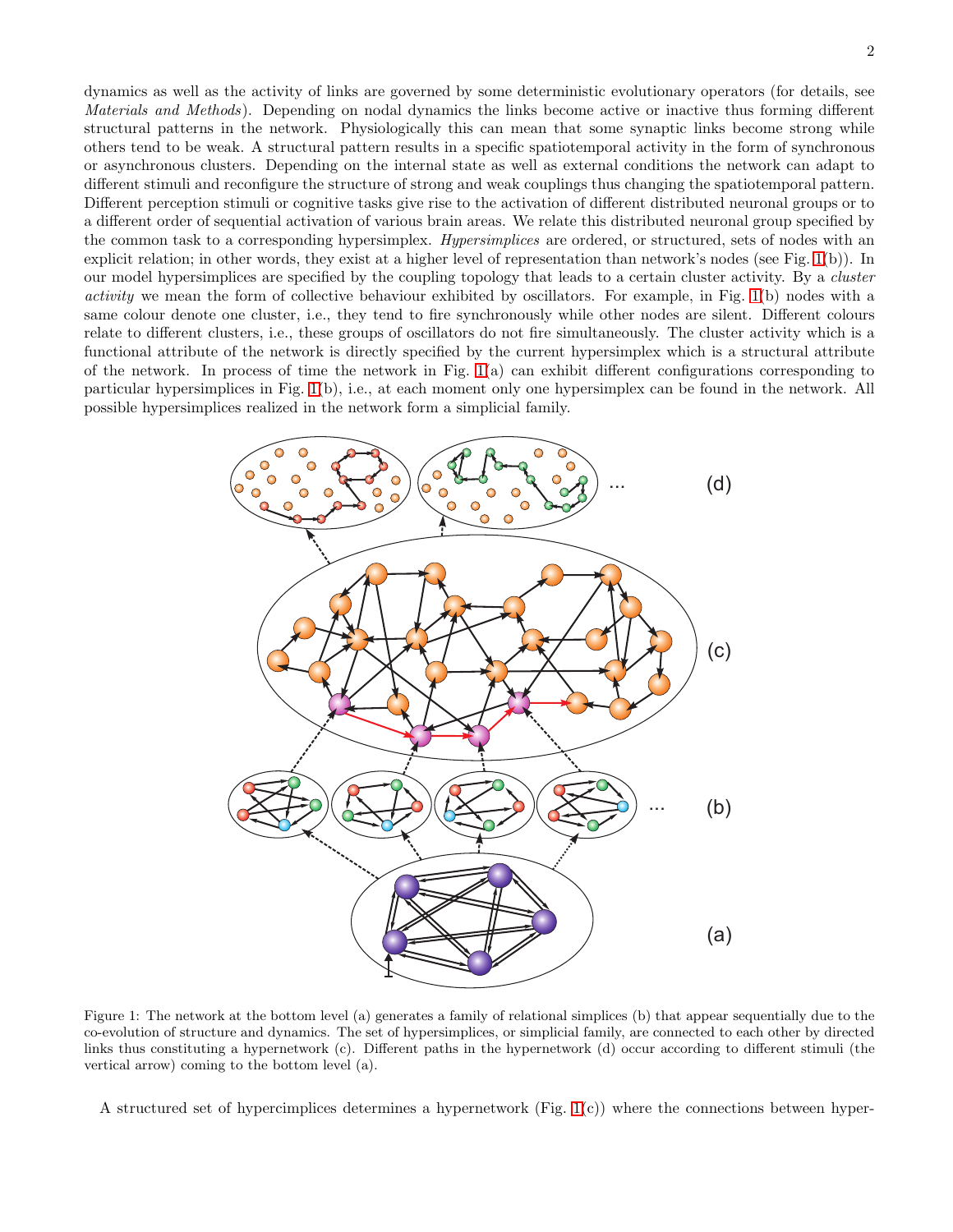cimplices describe their functional relations. In our model we assume that two hypercimplices are connected if the network can change its state from one hypersimplex to another due to the evolutionary rules governing its structure and dynamics. Internal as well as external conditions usually tend to slowly evolve or drastically change which causes the network to adapt by reconfiguring the structure of its links. In general this leads to rewiring and a new hypersimplex appears in the system. Hence the co-evolution of structure and dynamics at the bottom-level network in Fig. [1\(](#page-1-0)a) gives rise to a kind of traffic at the upper level – in the hypernetwork (Fig.  $1(c)$ ). The complexity of the hypernetwork and potential transitions in it depend on the dynamical principles and evolutionary rules that govern the constituents of the basic network. An actual path in the hypernetwork depends on the joint action of external inputs and the network's internal state. Sensory information and task requirements activate some subset in the hypernetwork thus transforming it to a simpler structure that enables to move along the hypernetwork by a specific path. Each such path is a unique pattern of transient cluster activity for a given task performance and is robust in nonstationary environments.

## Example: 5-node oscillatory network with inhibitory connections

We illustrate this general paradigm by a model in the form of a 5-node dynamical network. The nodes-oscillators are coupled by inhibitory links in such a way that they can generate a rather simple but nontrivial form of activity: sequential clusters that appear cyclically. This is due to a chosen scheme of coupling where some two nodes inhibit the other two nodes, the latter inhibit the last node, and this one inhibits the former two nodes. The nodes-oscillators are tuned to have a property of post-inhibitory rebound: an oscillator receives an inhibitory input and then is released from it after which the oscillator fires a post-inhibitory burst of spikes. Inhibitory links sent by some oscillators to others allow to suppress the activity of the latter while the former are active. Thus the network can produce a 3-step cycle of clusters (which we refer to as a cluster state) where first two nodes synchronously fire, then the other two generate synchronous bursts, after that the remaining one becomes active, and finally it starts all over again. For example, at the cluster state  $s_1$  nodes 1 and 2 fire synchronously first while the others are silent, then nodes 3 and 4 generate synchronous bursts, and finally node 5 fires while the other four are below the threshold. Totally there are 30 cluster states  $s_i$ ,  $i = 1...30$ , and corresponding topologies having the described properties (for more details, see Materials and Methods and Ref. [\[19\]](#page-8-22)).

The coupling structure is static for some time interval, thus enabling to produce several identical cluster cycles. After that the structure switches to another one that depends on the dynamics exhibited by the oscillators. The new structure has the same symmetric properties as the previous one reflecting the homeostasis inherent to biological networks. In the new state the network also generates 3 cyclic clusters but they comprise other oscillators; in other words, the clusters mix during the structure switching by swapping the nodes between each other. We assume that the new topology depends on what cluster is active at the moment of switching; since we have 3 clusters there are 3 different topologies which can be established after the switching. From time to time the network moves from a current cluster state to one of three others. The system is basically an adaptive network where the connection topology determines the form of nodal activity while the oscillatory dynamics influences the network structure affecting the subsequent coupling scheme after the switching. As we talked in the previous subsection, a structured set of nodes which determines a cyclic cluster sequence can be regarded as a hypersimplex. Therefore we consider all 30 possible 3-cluster states in our network as a simplicial family. Being connected by directed links they form a hypernetwork of cluster states where some path is activated during the time course of the network co-evolution (see Fig. [1\)](#page-1-0).

We studied the co-evolution of the network in an autonomous case and under the effect of constant stimuli. Left to itself, the network generates a sequence of different cluster states and the path in the corresponding hypernetwork is a random walk shown in Fig.  $2(a,b)$ . If an input is applied to the network then the path becomes stimulus-specified. The analysis of the network dynamics showed that the path depends on an internal network state – its topology – and the external stimulus, namely on what node it is applied to. In general, in the non-autonomous case the path in the hypernetwork after several steps comes to some cycle consisting of 6 cluster states and remains there until a new input comes. In the example shown in Fig.  $2(c,d)$  the network initially is in the state  $s_1$  and the constant input is applied to node 1. The trajectory in the hypernetwork goes through the sequence  $s_1, s_{28}, s_{12}, s_{24}$  and comes to the cycle  $s_{14}, s_{9}, s_{17}, s_{3}, s_{23}, s_{7}$ . When the input is applied to node 2 and the network is in the state  $s_{11}$  at the beginning, the trajectory in the hypernetwork goes through the sequence  $s_{11}, s_6, s_1, s_{28}, s_{19}, s_9$  and comes to the other cycle  $s_4$ ,  $s_{24}$ ,  $s_8$ ,  $s_{15}$ ,  $s_{10}$ ,  $s_{18}$  shown in Fig. [2\(](#page-3-0)e,f).

We found that the application of a constant stimulus to a network node specifies the subset of active directed links in the hypernetwork which govern the co-evolution while other links become inactive. In this new hypernetwork each hypersimplex has only one outward link so the path becomes specified and there is a limiting path – a 6-cycle –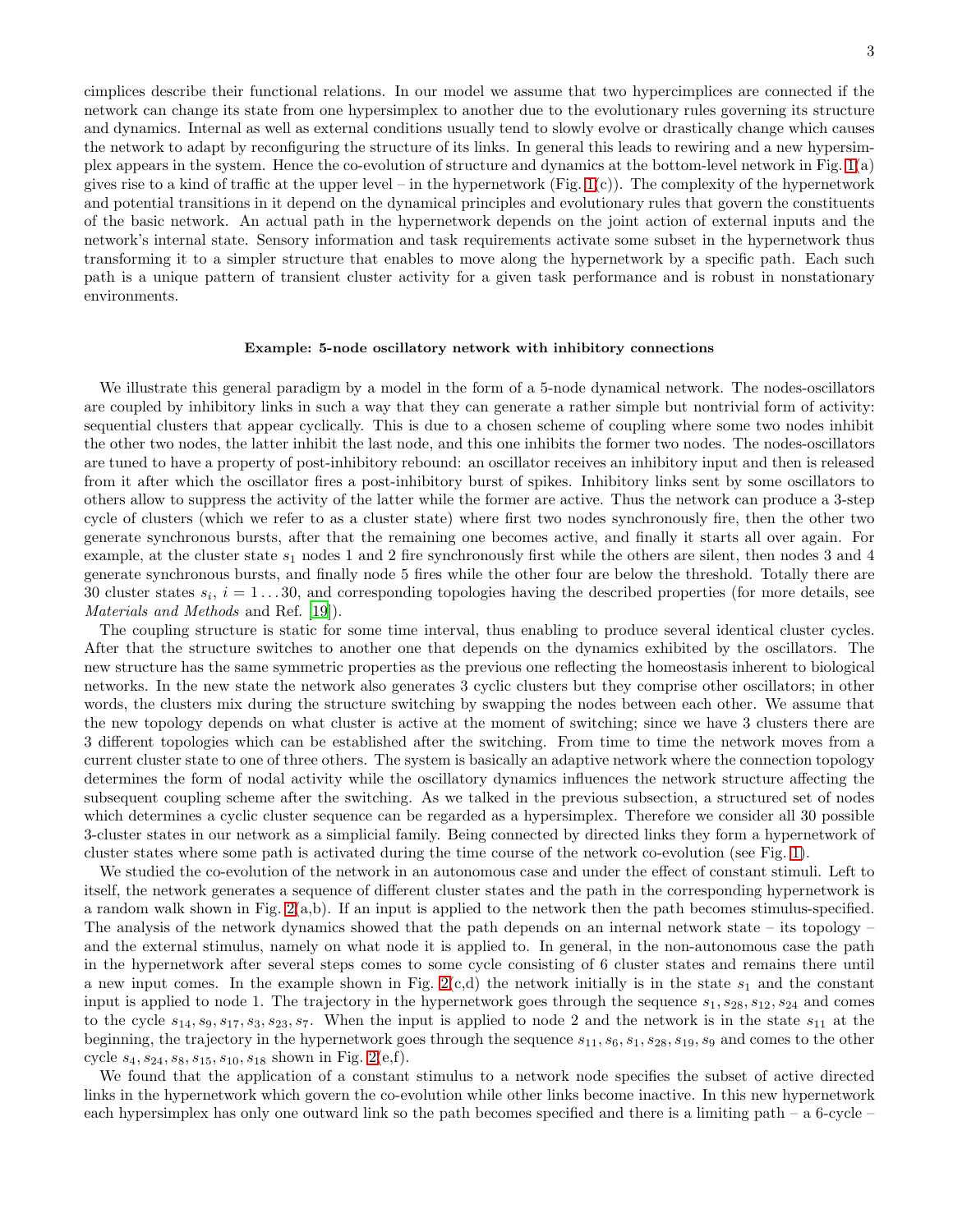

<span id="page-3-0"></span>Figure 2: The sequences of clusters states  $\{s_k\}$  (a,c,e) and the corresponding paths in the hypernetwork (b,d,f) for the autonomous case (a,b) and under constant inputs (c-f). In the autonomous case one observes a random walk in the hypernetwork (b). In case of constant stimuli there are different scenarios: for example, when the stimulus is applied to the 1st node and the network is initially in the state  $s_1$  (green circle) one obtains a path that after 4 steps comes to the 6-cycle of cluster states (red circles)  $s_{14}, s_9, s_{17}, s_3, s_{23}, s_7$ ; when the stimulus is applied to the 2nd node and the network is initially in the state  $s_{11}$  there is a path that after 6 steps comes to the 6-cycle of cluster states  $s_4$ ,  $s_{24}$ ,  $s_8$ ,  $s_{15}$ ,  $s_{10}$ ,  $s_{18}$ .

attracting all other trajectories. For example, the application of a stimulus to node 1 result in a reduced hypernetwork shown in Fig. [3\(](#page-4-0)a). Starting from some cluster state  $s_i$ , a trajectory moves along a well determined path towards a 6-cycle of states  $s_{14}, s_9, s_{17}, s_3, s_{23}, s_7$ . For a better visualization the same reduced hypernetwork is shown in Fig. [3\(](#page-4-0)b) where it is seen how different branches of the reduced hypernetwork converge to the same 6-cycle. An input to node 2 leads to another reduced hypernetwork with a similar structure (Fig.  $3(c,d)$ ).

To create a real-time functioning 5-node dynamical network with inhibitory connections we realized its electronic model on FPGA Xilinx Artix-7. The FPGA electronic model allows one to process external (sensory, informational) signals in this network in real time. Due to the real time processing and parameters scalability of the electronic model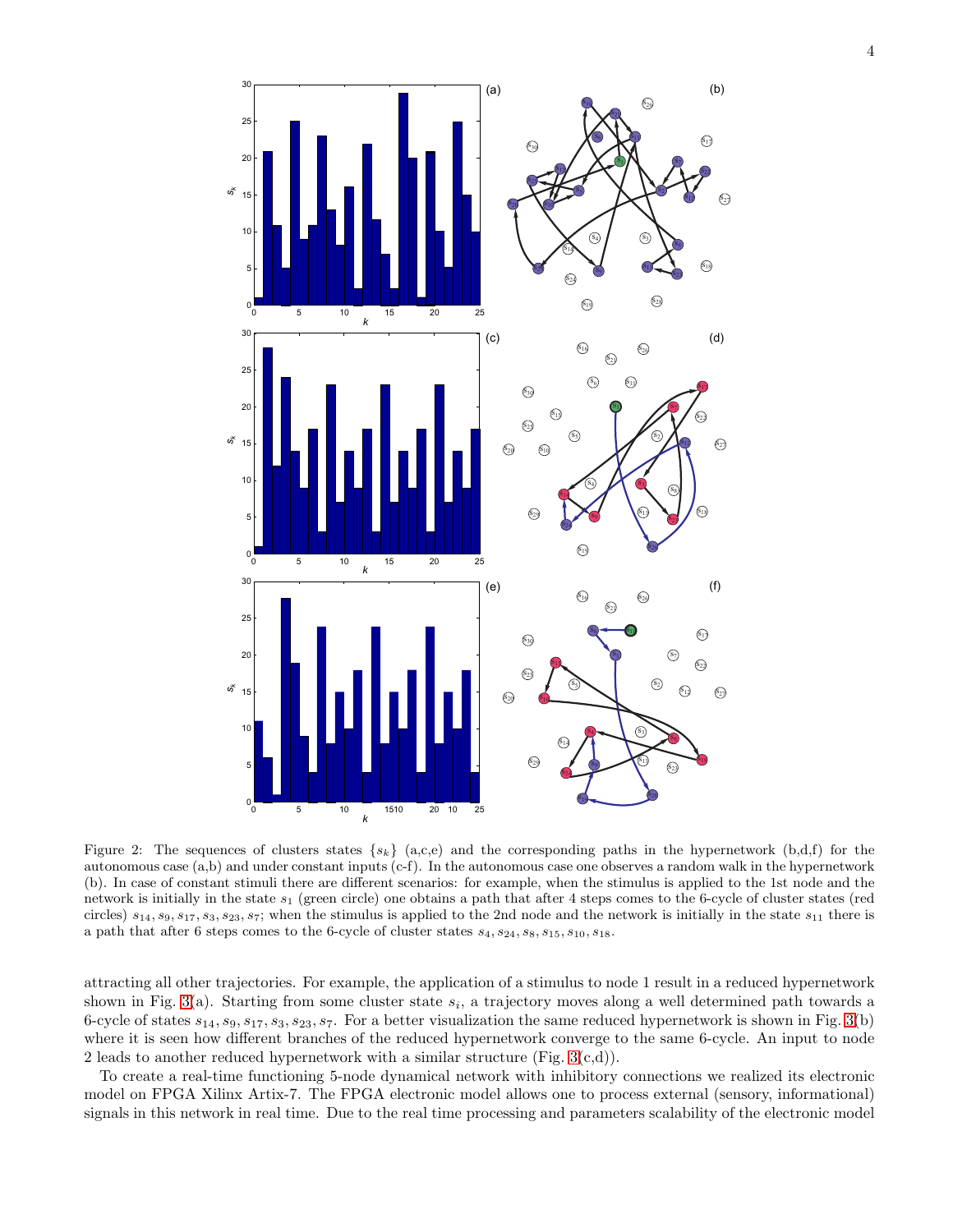

<span id="page-4-0"></span>Figure 3: The application of a constant stimulus to node 1 (a) and node 2 (c) specifies active links in the hypernetwork; thus this reduced hypernetwork governs transitions until node 1 (respectively, node 2) remains under the stimulus. In both cases all the trajectories come to cycles of 6 cluster states shown by red circles. The same reduced hypernetworks can be presented in an untangled way (b,d).

we have the opportunity to apply it to different types of interfaces (for example, a human-machine interface, a braincomputer interface, an artificial neural network interface, etc.). The analysis shows a full agreement of theoretical and numerical predictions with experimental data. Without external inputs the experimental setup displays random transitions between different cluster states, an example is shown in Fig. [4\(](#page-5-0)a). In case of an input application, the network demonstrates transitions relating to the corresponding reduced hypernetwork where each hypersimplex has only one outward link and all paths are converged to a 6-cycle. For example, when an input is applied to node 1 the network activity gives rise to a transition in the hypernetwork towards the cyclic sequence  $s_{23}, s_7, s_{14}, s_9, s_{17}, s_3, s_{23}$ , etc., shown in Fig. [4\(](#page-5-0)b).

# **CONCLUSION**

In this paper, we proposed a paradigmatic model of how a network of spiking neurons can create complex responses at the higher level or representation – in the corresponding hypernetwork. Despite the simplicity of the coupling structure, the neuron model, and the evolutionary operator we show the basic idea: how dynamics of the adaptive oscillatory network of spiking neurons leads to the emergence of various transient behaviours in the hypernetwork. Consecutive switchings between different hypersimplices mean that each cluster state is unstable due to the evolutionary rules governing the system but applying inputs results in a robust stimulus-specific path in the hypernetwork. This is similar to dynamics exhibited by systems with the "winnerless competition" principle in Refs. [\[39](#page-9-0)[–42](#page-9-1)], however the dynamic mechanism of the co-evolving topology and dynamics in our case is completely different than the stable heteroclinic channel in these works. Besides fundamental issues concerning the dynamic origin of relational simplices in large-scale neural networks there are several items relating to the case study model to be addressed in further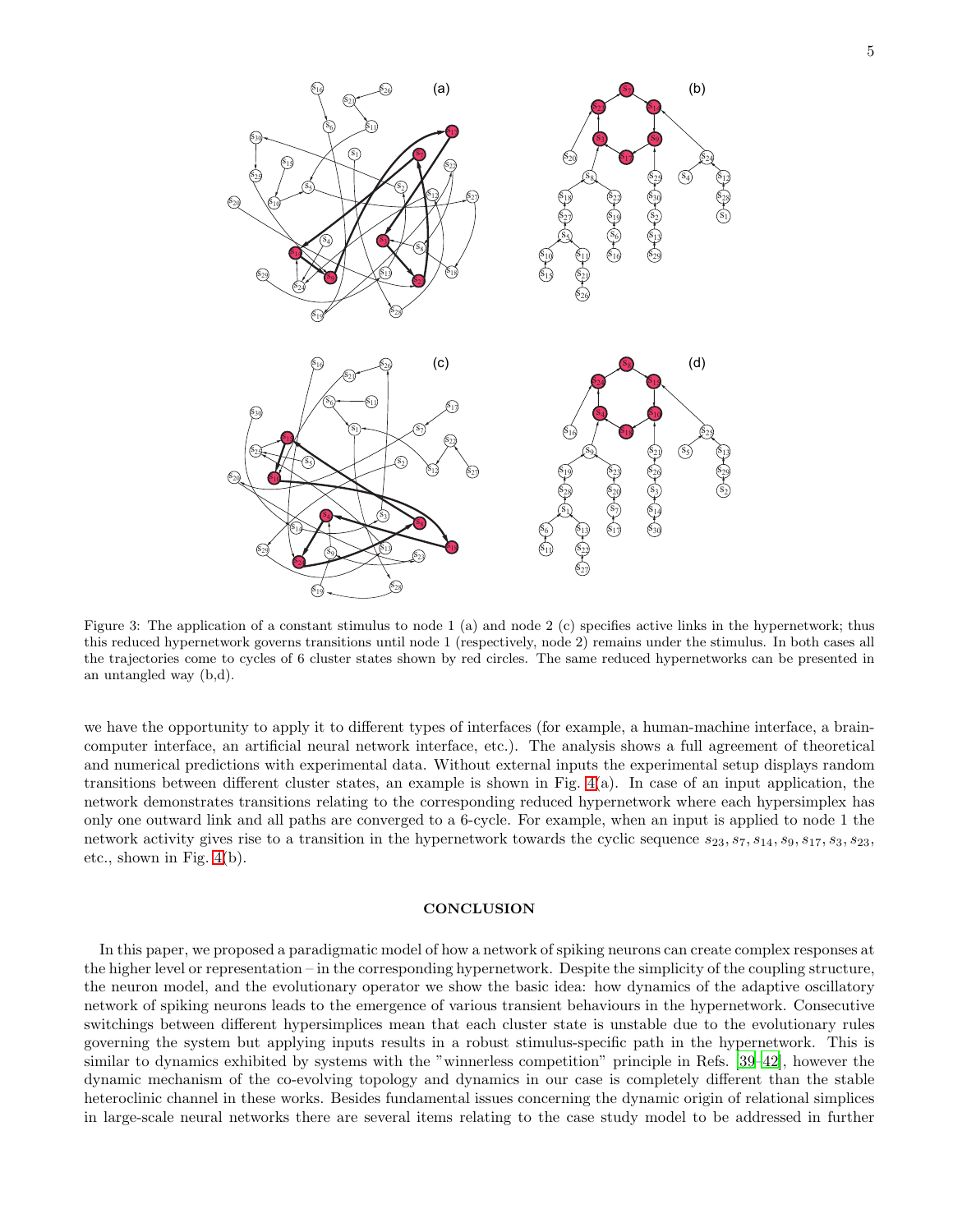

<span id="page-5-0"></span>Figure 4: Dynamics of the mean-field-based quantity q and nodal variables  $x_i$  ( $i = 1, \ldots, 5$ ) which represent transitions between different cluster states realized on FPGA Xilinx Artix-7. Time graphs are registered from multi-channel acquisition system. Waveforms in (a) correspond to a random walk in the hypernetwork in an autonomous case. Waveforms in (b) relate to the case of a stimulus-specific traffic in the hypernetwork (an input is applied to node 1) when the trajectory came to the 6-cycle  $s_{23}, s_7, s_{14}, s_9, s_{17}, s_3, s_{23}.$ 

research. For example, the influence of more complicated than constant inputs, the role of noise and parameters detuning on temporal properties of sequences in the hypernetwork (see, e.g., [\[43](#page-9-2), [44\]](#page-9-3)), the appearance of topology switching from local internodal interactions, and others. These problems remain beyond the scope of this paper and provide a baseline for future studies.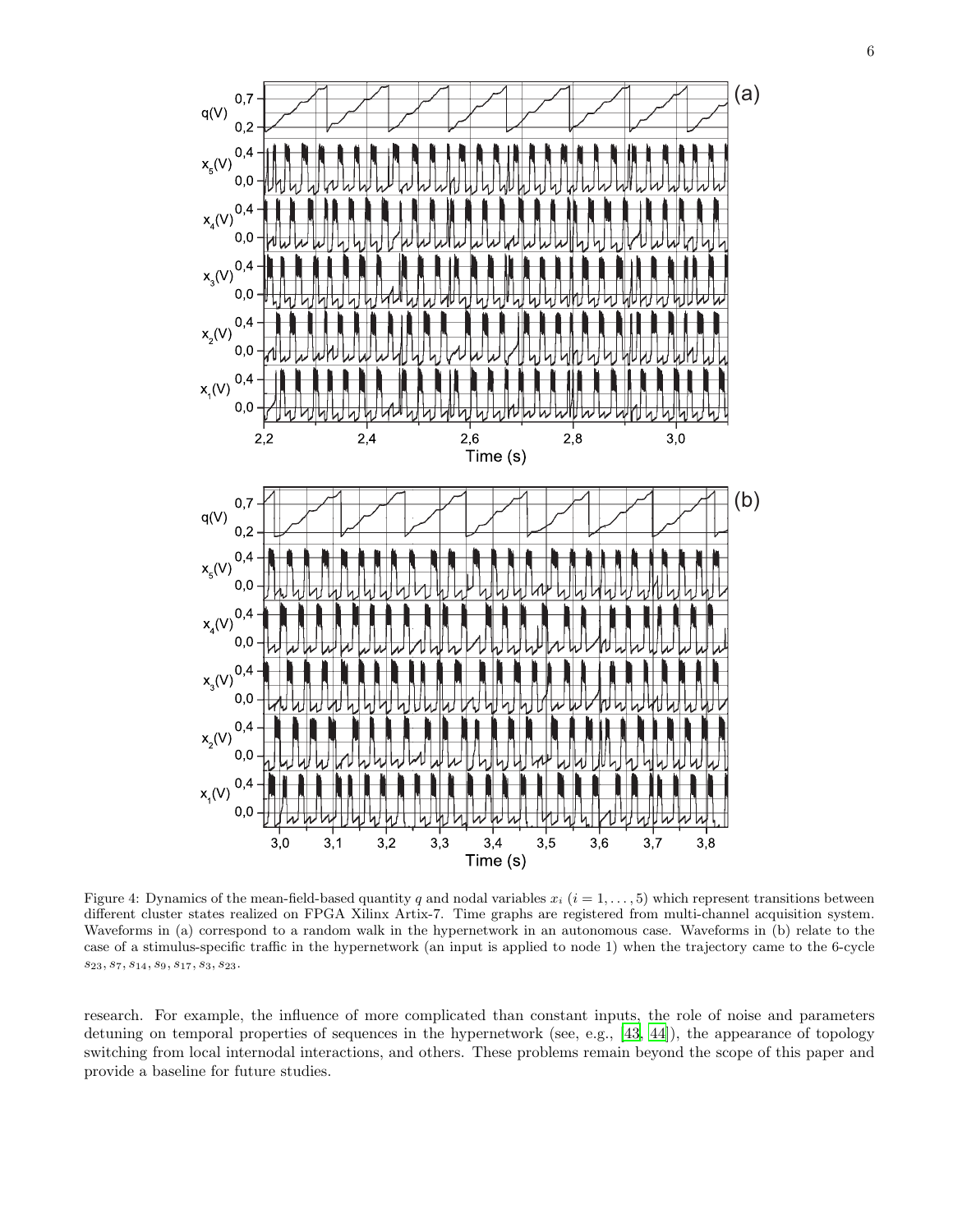# MATERIALS AND METHODS

### <span id="page-6-1"></span><span id="page-6-0"></span>Nodal dynamics

The activity of nodes-oscillators is described by the following map [\[45,](#page-9-4) [46\]](#page-9-5):

$$
x_{i,n+1} = x_{i,n} + F_H(x_{i,n}) - y_{i,n} + I_{i,n},
$$
  
\n
$$
y_{i,n+1} = y_{i,n} + \varepsilon (x_{i,n} - J_i), i = 1, ..., 5,
$$
\n(1)

where  $n = 0, 1, 2, \ldots$  is discrete time, the variables  $x_{i,n}$  and  $y_{i,n}$  characterize the state of the *i*-th node at the moment of n. The nonlinear function  $F_H(x) = x(x - a)(1 - x) - \beta H(x - d)$ , where  $H(x)$  is the Heaviside step function:  $H(x) = 1$  if  $x \ge 0$  and  $H(x) = 0$  otherwise; the parameters a,  $\beta$ , and d control an oscillatory regime, in particular, β and d determine chaotic activity. The parameter  $\varepsilon$  determines the rate for the variable  $y_i$  and the parameter  $J_i$ characterizes the excitatory properties of the nodes. The term  $I_{i,n}$  takes into account the additive noise and the impact on the  $i$ -th node from the other network nodes (inhibitory links); the latter is given by

$$
I_{i,n} = -g \sum_{j=1, j \neq i}^{j=N} a_{ij,n} (x_{i,n} - \nu) H(x_{j,n} - \theta),
$$
\n(2)

where the coefficient g defines the coupling strength,  $a_{ij,n}$  are the elements of an adjacency matrix  $A = \{a_{ij}\}\$  (see below) at the moment of n,  $\nu$  is the so-called reversal parameter, and  $\theta$  is the threshold parameter. In our simulations we fix the parameters  $a = 0.1$ ,  $\beta = 0.3$ ,  $d = 0.45$ ,  $\varepsilon = 10^{-3}$ ,  $g = 0.15$ ,  $\nu = -0.5$ , and  $\theta = 0.2$ . For these values, the nodes described by [\(1\)](#page-6-0) and [\(2\)](#page-6-1) display subthreshold activity in the absence of an input  $(I_{i,n} = 0)$  and generate chaotic bursts as a result of the inhibition by the connected nodes (for more details, see [\[45](#page-9-4), [46\]](#page-9-5)). The map-based approach in modeling neuronal networks is described in more detail in Refs. [\[47](#page-9-6)[–50](#page-9-7)]. The system [\(1\)](#page-6-0) was used in a number of research papers for modeling the collective activity of different neuronal systems (Refs. [\[51](#page-9-8)[–56](#page-9-9)]) and studying rather theoretical issues on chaotic dynamics in maps (Refs. [\[57,](#page-9-10) [58](#page-9-11)]). Note that the chaos itself is not necessarily needed to generate a hypernetwork and the general results in Sec. do not depend on whether chaotic or regular dynamics is exhibited by the network. We use in our example chaotic oscillators to demonstrate the robustness of switching activity in adaptive networks of spiking neurons even in case of irregular dynamics.

### Dynamical network and cluster states

We considered a network consisting of 5 nodes-oscillators. The connections are directed and described by the adjacency matrix  $A = \{a_{ij}\}\$  where  $a_{ij} = 1$  if node j sends a link to node i and  $a_{ij} = 0$  otherwise. We consider the simplest nontrivial cluster states in this network, two clusters consist of two oscillators, and the remaining oscillator forms the third cluster. As a result, the network exhibits a cyclic sequence  $\langle (i_1, i_2), (i_3, i_4), i_5 \rangle$  which means that first two nodes with numbers  $(i_1, i_2)$  fire synchronously (the first cluster), then nodes  $(i_3, i_4)$  generate synchronous bursts, after that node  $i_5$  fires and the sequence repeats. To obtain this configuration we choose the elements  $a_{ij}$  in a specific way. We take  $a_{i_1i_5} = a_{i_2i_5} = 1$ ,  $a_{i_3i_1} = a_{i_3i_2} = a_{i_4i_1} = a_{i_4i_2} = 1$ ,  $a_{i_5i_3} = a_{i_5i_4} = 1$ , and the other elements of A are equal to 0. The complete list of possible 3-cluster sequences of this configuration is presented in Table [I](#page-7-2) where each column is generated by cyclic permutation of the indexes  $\langle (i_1, i_2), (i_3, i_4), i_5 \rangle$  in the top state.

# Co-evolution of nodal dynamics and coupling topology

The coupling topology evidentally influences the nodal dynamics since it directly determines the form and order of clusters. To take into account the impact of the dynamics on the coupling topology we use the following algorithm. We introduce an auxiliary variable q which defines the moment  $n = n^*$  of topology switching in the following way:

<span id="page-6-2"></span>
$$
q_{n+1} = q_n + \mu X_n, \quad X_n = \frac{1}{5} \sum_{i=1}^{5} x_{i,n},
$$
  
if  $q_n > 1$  then  $q_n := 0$  and  $n^* := n$ . (3)

It follows from Eqs. [\(3\)](#page-6-2) that q is increasing on the average starting from zero up to the threshold  $q = 1$  with the rate determined by the network behavior (the mean field X) and a small parameter  $\mu$  ( $0 < \mu \ll 1$ ). The dynamics of X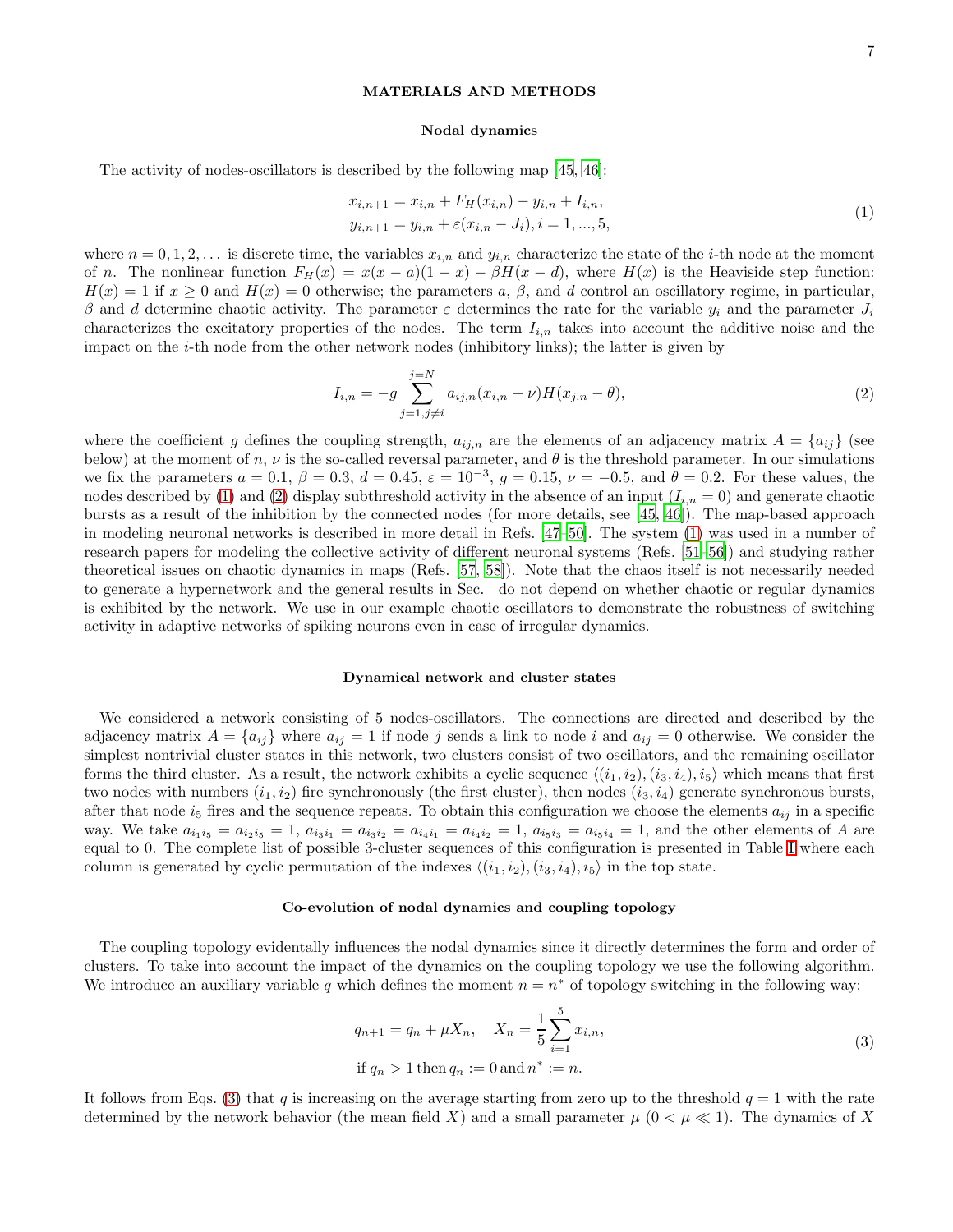<span id="page-7-2"></span>Table I: List of the cluster states in the 5-node network

| $s_1 = \langle (1,2), (3,4), 5 \rangle$ | $s_6 = \langle (1,3), (2,4), 5 \rangle$                                                                                          | $s_{11} = \langle (1,4), (2,3), 5 \rangle$ |
|-----------------------------------------|----------------------------------------------------------------------------------------------------------------------------------|--------------------------------------------|
| $s_2 = \langle (2,3), (4,5), 1 \rangle$ | $s_7 = \langle (2,4), (3,5), 1 \rangle$                                                                                          | $s_{12} = \langle (2,5), (3,4), 1 \rangle$ |
| $s_3 = \langle (3,4), (5,1), 2 \rangle$ | $s_8 = \langle (3,5), (4,1), 2 \rangle$                                                                                          | $s_{13} = \langle (3,1), (4,5), 2 \rangle$ |
| $s_4 = \langle (4,5), (1,2), 3 \rangle$ | $s_9 = \langle (4,1), (5,2), 3 \rangle$                                                                                          | $s_{14} = \langle (4,2), (5,1), 3 \rangle$ |
| $s_5 = \langle (5,1), (2,3), 4 \rangle$ | $s_{10} = \langle (5,2), (3,1), 4 \rangle$                                                                                       | $s_{15} = \langle (5,3), (1,2), 4 \rangle$ |
|                                         |                                                                                                                                  |                                            |
|                                         | $s_{16} = \langle (2,3), (1,4), 5 \rangle$ $s_{21} = \langle (2,4), (1,3), 5 \rangle$ $s_{26} = \langle (3,4), (1,2), 5 \rangle$ |                                            |
|                                         | $s_{17} = \langle (3,4), (2,5), 1 \rangle$ $s_{22} = \langle (3,5), (2,4), 1 \rangle$ $s_{27} = \langle (4,5), (2,3), 1 \rangle$ |                                            |
|                                         | $s_{18} = \langle (4,5), (3,1), 2 \rangle$ $s_{23} = \langle (4,1), (3,5), 2 \rangle$ $s_{28} = \langle (5,1), (3,4), 2 \rangle$ |                                            |
|                                         | $s_{19} = \langle (5,1), (4,2), 3 \rangle$ $s_{24} = \langle (5,2), (4,1), 3 \rangle$ $s_{29} = \langle (1,2), (4,5), 3 \rangle$ |                                            |
|                                         | $s_{20} = \langle (1,2), (5,3), 4 \rangle$ $s_{25} = \langle (3,1), (5,2), 4 \rangle$ $s_{30} = \langle (2,3), (5,1), 4 \rangle$ |                                            |

is chaotic due to the chaotic activity of  $x_i$ ,  $i = 1, \ldots, 5$ , which leads to small perturbations of q. After reaching the threshold, the value of q is reset to zero and begins to grow according to Eq. [\(3\)](#page-6-2). The topology rewiring occurs at the moment  $n = n^*$  of resetting of q.

At the moment of rewiring, two nodes are chosen, one from the current active cluster, and another from the previous active cluster. The indexes of these nodes,  $k$  and  $l$ , determine how the coupling topology is changed according to the rule:

<span id="page-7-3"></span>
$$
A_{n+1} = T_{kl} A_n T_{kl}.\tag{4}
$$

Which numbers k and l are chosen depends on the following algorithm. Suppose at the moment of rewiring  $n = n^*$ the nodes with indexes  $(i_3, i_4)$  are active, and before that the nodes  $(i_1, i_2)$  were active. In the clockwise ordered set starting from  $i_5$  there is a pair of nodes  $i_{k^*} \in (i_3, i_4)$  and  $i_{l^*} \in (i_1, i_2)$  that have a minimum index distance determined from the clockwise ordering of the nodes. For example, the index clockwise distance between nodes 2 and 3 is 1 while between 3 and 2 is 4. The indexes  $i_{k^*}$  and  $i_{l^*}$  specify the numbers  $k = k^*$  and  $l = l^*$  in Eq. [\(4\)](#page-7-3). The matrix  $T_{kl}$  is obtained by swapping row k and row l of the identity  $5 \times 5$  matrix with 1's on the main diagonal and 0's elsewhere. Thus  $T_{kl}$  makes a row-switching transformation, i.e.,  $T_{kl}A$  is the matrix produced by exchanging row k and row l of A. The product  $T_{kl}AT_{kl}$  is thus a matrix where firstly the rows k and l are exchanged and then in the obtained matrix the columns  $k$  and  $l$  are swapped.

### Experimental setup

The discrete-time systems describing the nodal and coupling dynamics in Eqs. [\(1\)](#page-6-0) and [\(2\)](#page-6-1) as well as the evolutionary rule governing the topology switching in Eqs. [\(3\)](#page-6-2) and [\(4\)](#page-7-3) were realized on FPGA Xilinx Artix-7. The signal from each oscillator of the network and the signal corresponding to average variable q were registered from the FPGA through the 12-bit digital-to-analog convertors. One discrete time step for this network is equal 50  $\mu s$ , the average spike duration is about 10-20 discrete steps (about 0.5-1 ms), and the burst lasts about 25 ms. Such timings are well correspond to time scales of real neurons. The parameters are equal to  $\mu = 0.001$ ,  $\varepsilon = 0.001$ ,  $J = 0.05$ ,  $\beta = 0.3$ ,  $a = 0.1, d = 0.45, \theta = 0.2, \nu = -0.5, \text{ and } g = 0.07.$ 

## Acknowledgement

This work was supported by the Russian Science Foundation (Project No. 16-42-01043).

<sup>∗</sup> Electronic address: [olmaov@ipfran.ru](mailto:olmaov@ipfran.ru)

<span id="page-7-1"></span><span id="page-7-0"></span><sup>[1]</sup> M. E. Newman, "The structure and function of complex networks," *SIAM review*, vol. 45, no. 2, pp. 167–256, 2003.

<sup>[2]</sup> S. Boccaletti, V. Latora, Y. Moreno, M. Chavez, and D.-U. Hwang, "Complex networks: Structure and dynamics," *Physics reports*, vol. 424, no. 4, pp. 175–308, 2006.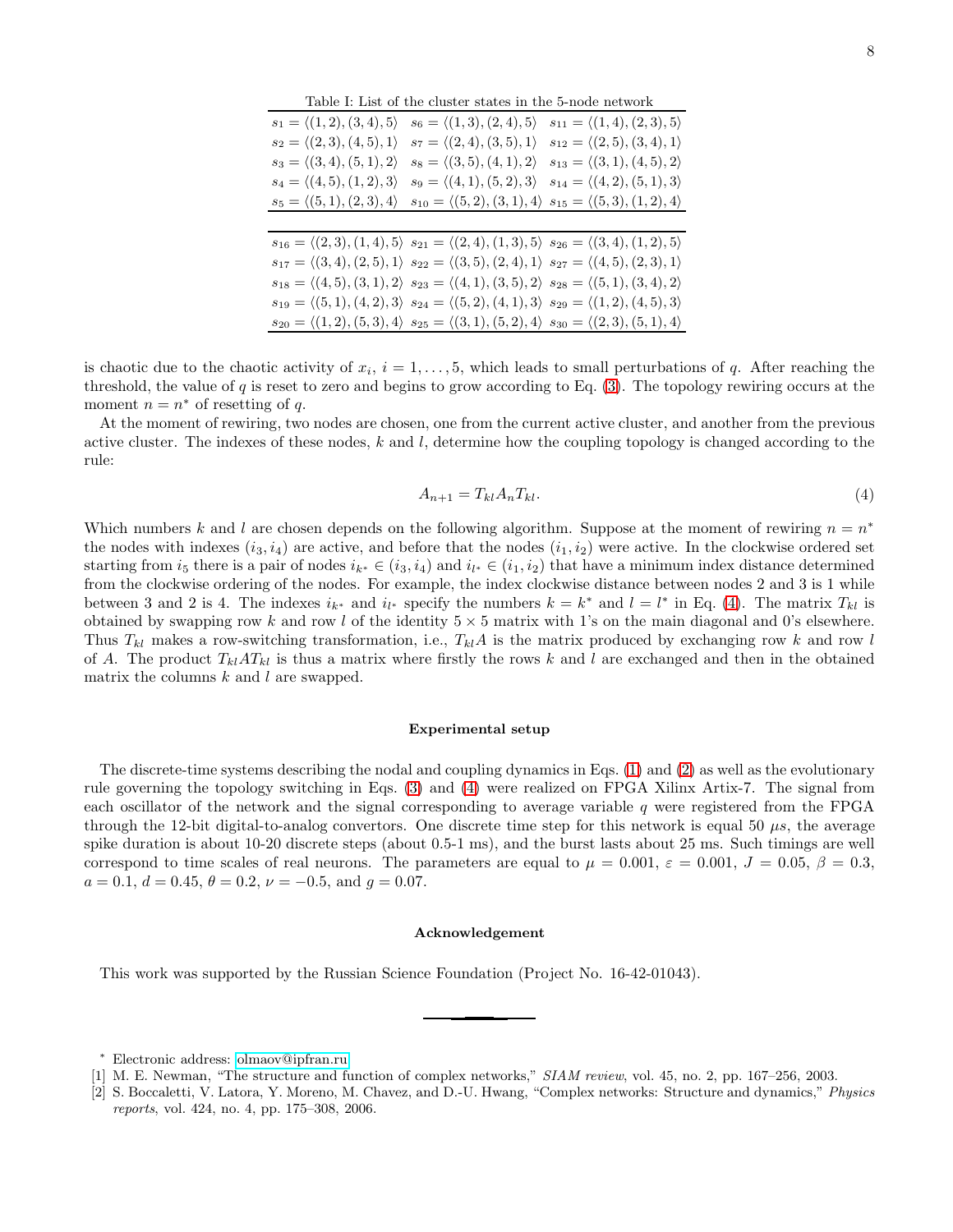- <span id="page-8-0"></span>[3] A. Arenas, A. Díaz-Guilera, J. Kurths, Y. Moreno, and C. Zhou, "Synchronization in complex networks," *Physics reports*, vol. 469, no. 3, pp. 93–153, 2008.
- <span id="page-8-1"></span>[4] E. Bullmore and O. Sporns, "Complex brain networks: graph theoretical analysis of structural and functional systems," *Nature Reviews Neuroscience*, vol. 10, no. 3, pp. 186–198, 2009.
- [5] M. Rubinov and O. Sporns, "Complex network measures of brain connectivity: uses and interpretations," *Neuroimage*, vol. 52, no. 3, pp. 1059–1069, 2010.
- [6] P. Hagmann, L. Cammoun, X. Gigandet, R. Meuli, C. J. Honey, V. J. Wedeen, and O. Sporns, "Mapping the structural core of human cerebral cortex," *PLoS Biol*, vol. 6, no. 7, p. e159, 2008.
- [7] O. Sporns, D. R. Chialvo, M. Kaiser, and C. C. Hilgetag, "Organization, development and function of complex brain networks," *Trends in cognitive sciences*, vol. 8, no. 9, pp. 418–425, 2004.
- <span id="page-8-2"></span>[8] V. K. Jirsa, "Connectivity and dynamics of neural information processing," *Neuroinformatics*, vol. 2, no. 2, pp. 183–204, 2004.
- <span id="page-8-3"></span>[9] O. Sporns, *Networks of the Brain*. MIT press, 2010.
- <span id="page-8-4"></span>[10] M. I. Rabinovich, P. Varona, A. I. Selverston, and H. D. Abarbanel, "Dynamical principles in neuroscience," *Reviews of modern physics*, vol. 78, no. 4, p. 1213, 2006.
- <span id="page-8-5"></span>[11] P. Holme and J. Saramäki, "Temporal networks," *Physics reports*, vol. 519, no. 3, pp. 97–125, 2012.
- [12] M. De Domenico, A. Solé-Ribalta, E. Cozzo, M. Kivelä, Y. Moreno, M. A. Porter, S. Gómez, and A. Arenas, "Mathematical" formulation of multilayer networks," *Physical Review X*, vol. 3, no. 4, p. 041022, 2013.
- [13] S. Boccaletti, G. Bianconi, R. Criado, C. I. Del Genio, J. Gómez-Gardeñes, M. Romance, I. Sendiña-Nadal, Z. Wang, and M. Zanin, "The structure and dynamics of multilayer networks," *Physics Reports*, vol. 544, no. 1, pp. 1–122, 2014.
- <span id="page-8-6"></span>[14] M. Kivelä, A. Arenas, M. Barthelemy, J. P. Gleeson, Y. Moreno, and M. A. Porter, "Multilayer networks," *Journal of complex networks*, vol. 2, no. 3, pp. 203–271, 2014.
- <span id="page-8-7"></span>[15] J. Johnson, *Hypernetworks in the science of complex systems*, vol. 3. World Scientific, 2013.
- <span id="page-8-8"></span>[16] J. Johnson, "Hypernetworks: Multidimensional relationships in multilevel systems," *The European Physical Journal Special Topics*, vol. 225, no. 6-7, pp. 1037–1052, 2016.
- <span id="page-8-9"></span>[17] T. E. Gorochowski, M. D. Bernardo, and C. S. Grierson, "Evolving dynamical networks: a formalism for describing complex systems," *Complexity*, vol. 17, no. 3, pp. 18–25, 2012.
- [18] I. Belykh, M. di Bernardo, J. Kurths, and M. Porfiri, "Evolving dynamical networks," *Physica D Nonlinear Phenomena*, vol. 267, pp. 1–6, 2014.
- <span id="page-8-22"></span>[19] O. V. Maslennikov and V. I. Nekorkin, "Evolving dynamical networks with transient cluster activity," *Communications in Nonlinear Science and Numerical Simulation*, vol. 23, no. 1, pp. 10–16, 2015.
- <span id="page-8-10"></span>[20] O. V. Maslennikov and V. I. Nekorkin, "Adaptive dynamical networks," *Physics-Uspekhi*, accepted.
- <span id="page-8-11"></span>[21] M. Rabinovich, R. Huerta, and G. Laurent, "Transient dynamics for neural processing," *Science*, vol. 321, no. 5885, pp. 48–50, 2008.
- <span id="page-8-12"></span>[22] M. I. Rabinovich, K. J. Friston, and P. Varona, *Principles of brain dynamics: global state interactions*. MIT Press, 2012.
- <span id="page-8-13"></span>[23] R. M. Hutchison, T. Womelsdorf, E. A. Allen, P. A. Bandettini, V. D. Calhoun, M. Corbetta, S. Della Penna, J. H. Duyn, G. H. Glover, J. Gonzalez-Castillo, *et al.*, "Dynamic functional connectivity: promise, issues, and interpretations," *Neuroimage*, vol. 80, pp. 360–378, 2013.
- [24] S. E. Petersen and O. Sporns, "Brain networks and cognitive architectures," *Neuron*, vol. 88, no. 1, pp. 207–219, 2015.
- <span id="page-8-14"></span>[25] B. Mišić and O. Sporns, "From regions to connections and networks: new bridges between brain and behavior," *Current opinion in neurobiology*, vol. 40, pp. 1–7, 2016.
- <span id="page-8-15"></span>[26] H.-J. Park and K. Friston, "Structural and functional brain networks: from connections to cognition," *Science*, vol. 342, no. 6158, p. 1238411, 2013.
- <span id="page-8-16"></span>[27] O. Sporns, "Contributions and challenges for network models in cognitive neuroscience," *Nature neuroscience*, vol. 17, no. 5, pp. 652–660, 2014.
- <span id="page-8-17"></span>[28] G. Tononi and G. M. Edelman, "Consciousness and complexity," *science*, vol. 282, no. 5395, pp. 1846–1851, 1998.
- [29] E. Thompson and F. J. Varela, "Radical embodiment: neural dynamics and consciousness," *Trends in cognitive sciences*, vol. 5, no. 10, pp. 418–425, 2001.
- [30] F. Varela, J.-P. Lachaux, E. Rodriguez, and J. Martinerie, "The brainweb: phase synchronization and large-scale integration," *Nature reviews neuroscience*, vol. 2, no. 4, pp. 229–239, 2001.
- [31] M. Le Van Quyen, "Disentangling the dynamic core: a research program for a neurodynamics at the large-scale," *Biological research*, vol. 36, no. 1, pp. 67–88, 2003.
- [32] G. M. Edelman, "Naturalizing consciousness: a theoretical framework," *Proceedings of the National Academy of Sciences*, vol. 100, no. 9, pp. 5520–5524, 2003.
- <span id="page-8-18"></span>[33] G. Tononi, "An information integration theory of consciousness," *BMC neuroscience*, vol. 5, no. 1, p. 1, 2004.
- <span id="page-8-19"></span>[34] D. V. Buonomano and W. Maass, "State-dependent computations: spatiotemporal processing in cortical networks," *Nature Reviews Neuroscience*, vol. 10, no. 2, pp. 113–125, 2009.
- [35] G. Buzs´aki, "Neural syntax: cell assemblies, synapsembles, and readers," *Neuron*, vol. 68, no. 3, pp. 362–385, 2010.
- [36] M. Rigotti, O. Barak, M. R. Warden, X.-J. Wang, N. D. Daw, E. K. Miller, and S. Fusi, "The importance of mixed selectivity in complex cognitive tasks," *Nature*, vol. 497, no. 7451, pp. 585–590, 2013.
- <span id="page-8-20"></span>[37] M. G. Stokes, M. Kusunoki, N. Sigala, H. Nili, D. Gaffan, and J. Duncan, "Dynamic coding for cognitive control in prefrontal cortex," *Neuron*, vol. 78, no. 2, pp. 364–375, 2013.
- <span id="page-8-21"></span>[38] From the lecture by Prof. K. V. Anokhin at the 17th conference "Nonlinear Waves", February 27 – March 4, 2016, Nizhny Novgorod, Russia.